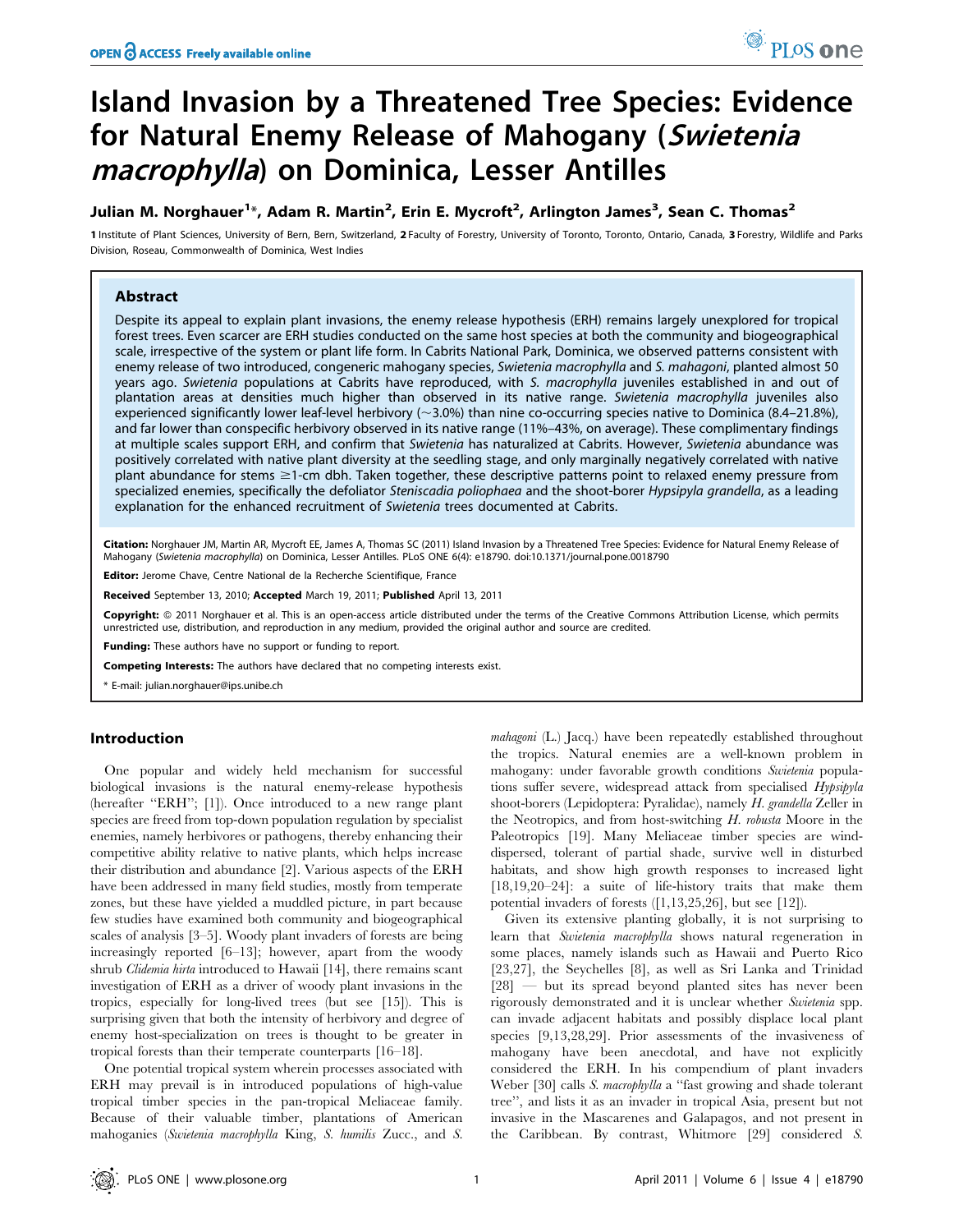macrophylla incapable of invading forest despite repeated and extensive planting globally.

In the present study we present empirical evidence to address whether or not Swietenia species are invading (or are likely to invade) Cabrits National Park (hereafter Cabrits) on the Caribbean island of Dominica, West Indies (see Appendix S1), as facilitated by processes consistent with the ERH. Initial observations at the site suggested that S. macrophylla and S. mahagoni trees planted in the 1960s have established a viable naturalized population, with progeny evading attacks by H. grandella and recruiting outside of planting zones. This case is compelling from a conservation and resource management perspective, in that the potential invader species (Swietenia spp.) remains highly threatened in forests of their native range in spite of their international trade regulated under CITES Appendix II [24,31]. Here, we address three main questions: (1) Do Swietenia spp. seedlings and saplings (hereafter, 'juveniles') at Cabrits suffer negligible herbivory compared to native Dominican woody plant species? (2) Are planted Swietenia populations at Cabrits reaching reproductive maturity and successfully regenerating? and (3) Is Swietenia regeneration displacing native vegetation? In light of Swietenia's potentially fast growth in the absence of its specialised herbivores, coupled with it being a key iconic species in sustainable forest management and conservation, we briefly discuss the potential for Swietenia to pose an invasion risk more broadly; identify knowledge gaps and future research and monitoring needs; and address possible conservation and management implications.

# Methods

#### The Commonwealth of Dominica

In the Lesser Antilles, halfway between Guadeloupe and Martinique, lies the island of Dominica (c. 754 km<sup>2</sup>, 15°25'N,  $61^{\circ}20'$ W; Appendix S1) renowned for its rugged topography and lush forests. Dominica's vegetation has long attracted biological interest because it remains closer to its original state than on any other Caribbean Island [32]. Although less than 48 km long and 24 km wide, it supports four principal vegetation types: (1) forest on the lower leeward slopes characterized by a low canopy (12– 15 m) and deciduous species [33]; (2) a taller transitional belt of forest beginning at c. 300 m asl with more of an evergreen component, in which herbs, vines and epiphytes appear; (3) an extensive zone of mesophytic vegetation, between c. 450 and 800–1000 m asl, consisting of  $>$ 20 m tall evergreen trees in a very wet environment (tropical rain forest); (4) short stature (3– 6 m tall canopy) dwarf or elfin woodland restricted to the highest elevations and dominated by *Clusia mangle*  $(>800-1000$  m asl; [33]). Precipitation is strongly seasonal; it is wettest from July to October, with dangerous tropical storms most frequent in August and September. Dominica's position in the Caribbean makes it highly vulnerable to Atlantic hurricanes — notably David in 1979, and most recently Dean in 2007 — which are undoubtedly the most important natural disturbance to its fauna and flora. Just north of Dominica, long-term data (1635–2000) was put together for Guadeloupe, where strong hurricanes of at least a category II, III, or IV occurred on average every 4, 8 and 13 yrs (respectively) [34].

Harrison [35] provides an excellent account of Dominica's early land use history and economic development. In the mid 20<sup>th</sup> century, 'Big-leaf mahogany' (Swietenia macrophylla) and 'Small-leaf' mahogany trees (also known as 'West Indies' mahogany, Swietenia mahagoni) were planted on the island in at least five places. One of these planting sites was Cabrits, a peninsula that is now protected as a national park in the northwest of the island. Henceforth,

mahogany (or just Swietenia) will be used to denote both these two tree species unless otherwise indicated. Unfortunately the historical records of mahogany's planting in Cabrits were lost when Hurricane David, a Category 5 storm, passed over Dominica in 1979; however, trees were planted in lines, facilitating relocation of surviving trees from the initial plantings.

#### Cabrits National Park in Dominica

Established in 1986, Cabrits National Park, at 531 ha, is the smallest of three national parks on Dominica, and protects rare flora and fauna of regionally threatened moist semi-evergreen tropical forest. Because Cabrits is located at low elevation on the leeward side of the island it receives  $\leq$ 2000 mm of rain per annum, typically 1300–1700 mm per annum. The Park encompasses a peninsula and surrounding marine area near the town of Portsmouth (Appendix S1). Prior to 1986 humans repeatedly cleared the vegetation at the Cabrits peninsula, most notably when it was home to Fort Shirley, which was abandoned in the mid 19<sup>th</sup> century, but whose ruins can still be seen today. Hence the present vegetation at Cabrits is largely the product of succession over the last 150 years. A few small-scale farmers occupied the land just prior to when plantations were established. Some of the existing network of historic paths and trails were re-opened over the years beginning around 1982.

# Mahogany's native range, conservation status and biology

Mahoganies are canopy-emergent forest trees reaching heights of 30–50 m and stem diameters of 1–3 m [20]. Like other highvalue Meliaceae (e.g., closely related Khaya and Entandrophragma spp. from central African forests; [22]) they form elegant, straight boles whose wood is prized for its strength, rot resistance, workability, and appearance [24]. Although light demanding when small, they can tolerate floods, hurricanes, and fire disturbances when mature [20].

Swietenia mahagoni is native to the southern Florida peninsula and the Greater Antilles, whereas S. macrophylla has a far greater range, from Mexico through Central America into South America (Columbia, Peru Ecuador, and Brazil; [20,24]). Both of these Swietenia species are on the IUCN Red List. Where accessible, mahogany populations have been effectively 'mined' in their native forests, most of which have become fragmented and converted to agriculture and ranching after logging [20,21,31]. In spite of CITES protections — S. mahagoni was listed in 1992, and S.  $macrophylla$  added in  $2003 - S$ . macrophylla is still widely harvested in an unsustainable manner [31,36], while S. mahagoni has long been "commercially extinct" [19,20,24].

Swietenia macrophylla is a fast-growing emergent tree  $(\geq 1 \text{ cm yr}^{-1}$ diameter increment under favorable conditions), but its seedlings and saplings require at least small-scale canopy openings to reach maturity [20,21,31,37,38]. Mahoganies do not form seed banks and are not 'pioneers' (sensu [39]); as adults they are long-lived and seeds germinate and seedlings establish best under shaded conditions [40]. Adult trees are deciduous, shedding their leaves during the dry season, at which time woody fruit capsules dehisce their valves and prevailing winds disperse the winged propagules [20,41]. Onset of S. macrophylla fruiting as a function of tree size is highly variable in both Brazilian and Mexican forests, but generally becomes more frequent in trees  $>70$  cm diameter [37,38,40].

In mahogany's native range, the well-known H. grandella shootboring caterpillars reduce juvenile tree growth rates during leaf flush events by hollowing out the growing stem and damaging new leaves, thereby negatively affecting wood quality in both mixed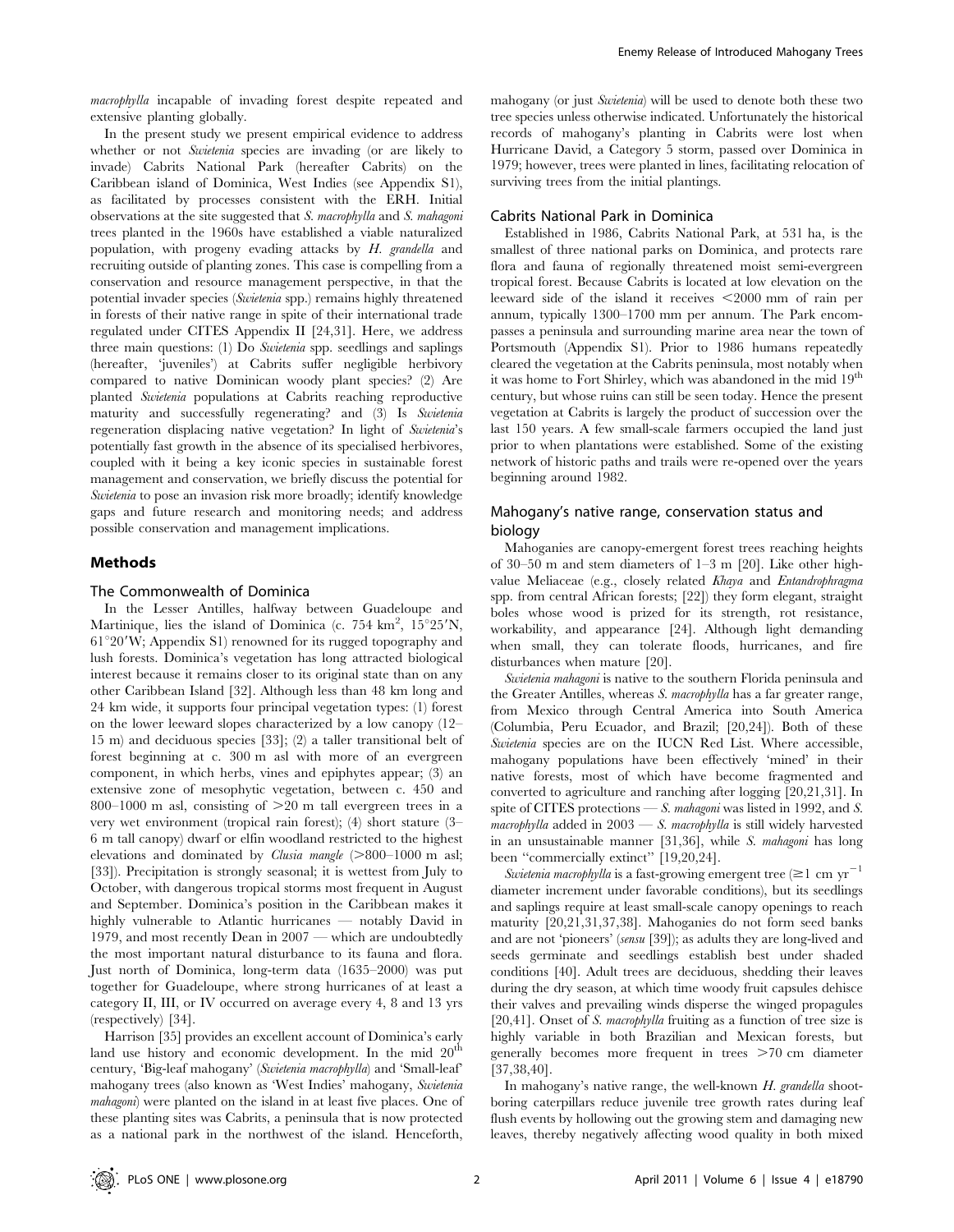and monoculture plantations; their impact in natural forests is less clear [18] (but see [42,43]). Hypsipyla grandella attacks many Meliaceae host species [19,20]; another more highly specialised enemy caterpillar, Steniscadia poliophaea Hampson (Noctuidae), defoliates new leaves of seedlings and saplings of S. macrophylla in natural and logged forests in its Brazilian range [40,41,44–46].

#### Survey of mature mahogany stands at Cabrits

In February 2008 we located and mapped planted mahogany stands in Cabrits, as well as park trails and other points of interest using a global positioning system (Garmin GPS 76CSx); we searched for possible adults, defined as trees  $\geq 20$  cm dbh or with distinctive bark morphology associated with maturity (Appendix S1). In the eastern portion of the park, we discerned six planting zones consisting of three blocks with regular spacing of mature Swietenia trees, and three zones where it was not (hereafter, 'J', 'T' and 'Z'). Among the 'J' zone was the only buttressed tree found (45.2 cm diameter at 1.3 m height, hereafter 'dbh'). We measured dbh for a subset of mahogany trees and labeled them with aluminum tags for future measurements. For 2 of the 3 planting blocks (dark red, Appendix S1), only those trees forming the perimeters were measured (hereafter 'A' and 'B' blocks), equivalent to sampling a c. 5-m wide swath, whereas in patches 'T', 'Z', and 'J' all trees  $(n=29, 14,$  and 12, respectively) were tagged and measured. To assess reproduction in the population, we used binoculars to search for presence/absence of fruit capsules in the crowns of all measured trees in the 'A' and 'B' blocks plus those in patches  $Z'$  and  $J'$ , but not  $T'$  (total sample of trees surveyed,  $n = 103$ .

## Herbivory and Swietenia size-class distribution surveys

To evaluate regeneration and leaf damage on mahogany juveniles relative to common native woody species, in March 2008 a network of 37, 5-m-fixed radius circular plots (each 78.5 m<sup>2</sup>; total area = c. 2900 m<sup>2</sup>) was established in the eastern portion of Cabrits (plots denoted by circled  $'x'$  gray symbol in Appendix S1). Using three separate start locations on trails in each of the three main planting blocks, a plot center was established  $\geq$ 20 m perpendicular to trails. Moving roughly parallel to trails along the North-South axis, plots were added at intervals of 25– 40 m, such that distances between plots' centers were  $\geq 15$  m to ensure sufficient park coverage and spatial interspersion among plots. Seven sampling plots were in the three mahogany blocks, leaving 30 outside of these three high-density planting areas. Plot centers were marked with PVC pipes driven into the ground, and radii with flagging tape on four cardinal directions. Because of the network of crossing trails, where required, plots were adjusted to  $be \ge 15$  m from trails. To estimate the local canopy cover and light environment, a hemispherical photo was taken at each plot center at a height of 50 cm using a Nikon Coolpix 4500 affixed with an FC-E8 fisheye converter lens (Nikon, Tokyo, Japan). Photos were analyzed by one person using Gap Light Analyzer v.2 software [47] to obtain percent forest canopy openness and estimated daily photosynthetic photon flux density (PPFD; mol m<sup>-2</sup> d<sup>-1</sup>).

In each plot all live mahogany stems  $\geq 30$ -cm in height were counted, tagged, and measured (hereafter, 'juveniles'). Of these juveniles,  $1-12$  mahogany saplings (defined here as  $\geq 1$  cm dbh) closest to the plot center were surveyed for herbivory; if saplings were lacking then smaller-sized 'seedlings' were measured (mean and median mahogany *n* per plot = 5 and 4.75, respectively). Comparable measurements were made on max 10 juveniles representing nine common native and one other introduced woody plant species (10 non-mahogany species, Table 1). In each plot we aimed for at least one representative individual of each of the 10 species, but more often than not only 1–3 juveniles of fewer species were available. On tall plants the most accessible leaves were sampled, but on shorter plants with multiple branches accessible, the highest two branches were sampled. Leaf damage was scored visually by same person (JMN) on all leaves present or up to maximum of 10 leaves per individual, per species (5 leaves per branch, or max 10 per single stem). To further minimize bias, the most recent mature leaves were scored for the amount of leaf area damaged by insects and/or fungal pathogens. Leaf damage was quantified as one of the following seven herbivory classes: (1)  $\leq$ 1%, (2) 5%, (3) 10%, (4) 25%, (5) 50%, (6) 75%, and (7) 90%. All mahogany and non-mahogany juveniles were measured for dbh  $\geq$ 1 cm with calipers; or for smaller juveniles, height and root collar diameter.

# Tree community surveys to assess competitive displacement

To assess the evidence for native species displacement by mahogany, in May 2010 we made additional surveys of tree seedling composition in 26, 5-m radius plots (total area  $2041 \text{ m}^2$ ). These were set up on the same eastern portion of Cabrits where herbivory and size-class distribution sampling was carried out. However, due to difficulties in relocating the 36 original survey plots of 2008, these stem diversity plots did not overlap completely with the original network of plots. Plot centers were located  $\geq$ 20 m apart along linear transects, and placed to ensure spatial interspersion of sampling points. Within each plot all woody stems  $<$  50 cm in height were identified to species and counted. For analyses stems were categorized as either ''Swietenia'' or ''native''. In  $21$  of these plots (total area, c. 1648 m<sup>2</sup>) diameters of all live stems  $\geq$ 1 cm dbh were measured, and individuals identified to species.

# Statistical analysis

Species differences in standing herbivory levels were analyzed using an unbalanced mixed-model ANOVA on log-transformed percent damage, with plot included as a random factor. To avoid pseudo-replication, we averaged leaf damage per individual for S. macrophylla and the 10 native species (Table 1), and again at the plot level prior to analysis. Additionally, because no significant differences in leaf damage were found between S. macrophylla saplings  $(\geq 1$ -cm dbh) and seedlings (*t*-test, assuming unequal variances, d.f.  $= 51$ ,  $P = 0.687$ , these data were pooled for analysis. Post-hoc comparisons of Least Squares means were based on 10 ttests adjusted for multiple comparisons using a sequential Bonferonni correction, because we were not interested in testing all possible pair wise comparisons, just the specific contrasts planned between S. macrophylla vs. 10 other species under ERH (Table 1). Comparisons of S. macrophylla herbivory rates between the study site and areas within its native range were based on a one-tailed t-test assuming unequal variances on log-transformed percent leaf damage. One-way ANOVA was used to compare stem size distributions among planted sites, and here an unplanned post-hoc comparison of group means was made using Tukeys HSD. Tree size at onset of maturity was estimated for Swietenia as the inflection point of a modified logistic regression function describing reproductive status as a function of dbh [48]. Due to a marginally significant decline in probability of reproduction among the largest trees in the sample, a second-order term was included in the model, and the inflection point calculated using a numerical approximation with 95% confidence limits generated by bootstrapping (500 simulations). For community displacement analyses, stems were categorized as ''Swietenia'' or ''native'', and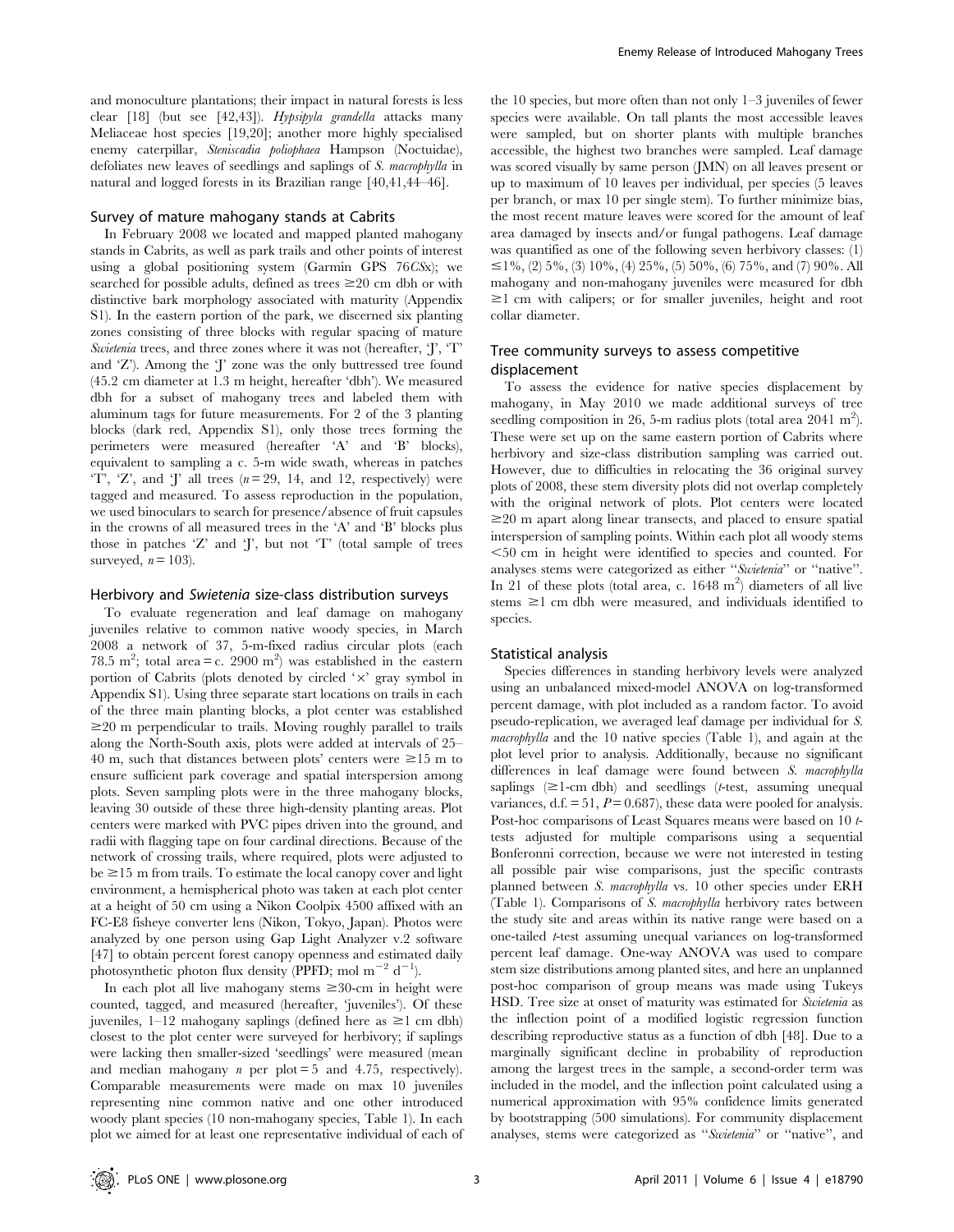Table 1. List of common woody plant species surveyed for standing levels of leaf damage in March 2008 at Cabrits National Park, Dominica in the Lesser Antilles.

| <b>Species</b>            | <b>Family</b>    | Origin     | Habit                    |
|---------------------------|------------------|------------|--------------------------|
| Tabebuia heterophylla     | Bignoniaceae     | native     | tree to 20 m height      |
| Chrysobalanus icaco       | Chrysobalanaceae | native     | shrub/tree               |
| Morisonia americana       | Conneraceae      | native     | tree to 10 m height      |
| Lonchocarpus benthamianus | Fabaceae         | native     | shrub/tree to 4 m height |
| Ocotea coriacea           | Lauraceae        | native     | shrub/tree to 6 m height |
| Eugenia ligustrina        | Myrtaceae        | native     | shrub/tree to 7 m height |
| Eugenia sp.               | Myrtaceae        | native     | <b>NA</b>                |
| Myrcia citrifolia         | Myrtaceae        | native     | shrub/tree               |
| Pimenta racemosa          | Myrtaceae        | introduced | tree to 13 m height      |
| Pisonia fragrans          | Nyctaginaceae    | native     | tree to 14 m height      |
| Swietenia macrophylla     | Meliaceae        | introduced | tree to 30-50 m height   |
| Swietenia mahagoni        | Meliaceae        | introduced | tree to 30-50 m height   |

Habit corresponds to descriptions provided by [62] for the non-Swietenia species. For Swietenia habit see Methods section for references on its stature and biology. NA: not available.

doi:10.1371/journal.pone.0018790.t001

stem basal area (BA) was calculated as  $BA = \pi r^2$ , where r is stem radius (dbh/2).

# Results

#### Herbivory and insect damage

A total of 262 non-Swietenia plants in the 37 plots were found and surveyed for leaf damage, for a total of 2573 leaves. A total of 753 simple and/or compound leaves from 95 Swietenia juveniles were also surveyed. Nearly all juveniles were S. macrophylla (89), with only six S. mahagoni surveyed (from four plots). Mean standing leaf damage was significantly lower on S. macrophylla than all 10 other co-occurring species surveyed at Cabrits (unbalanced mixed-model ANOVA on log-transformed percent damage, with plot as the random factor,  $P<0.0001$ ,  $F_{10, 180} = 9.22$ ; planned post-hoc comparisons of Swietenia vs. 10 native species using sequential-Bonferroni corrected  $\alpha$ ; Fig. 1). Swietenia macrophylla had a median leaf damage of 2.6% (min, max: 1.0% and 6.7%,  $n = 20$  plots), and *S. mahagoni* a median leaf damage of 4.2% (min, max:  $3.2\%$  and  $13.9\%$ ,  $n=4$  plots), while all other species experienced a median leaf damage ranging from 6.4% to 20.9%,  $n = 9-30$  plots per species; Fig. 1). This level of herbivory on S. macrophylla was significantly lower than that recorded on leaves in natural and secondary forests in its native range (three unbalanced *t*-tests: Cabrits vs. Costa-Rica,  $n = 38$  plots, d.f. = 23.67,  $t = 18.91$ ,  $P<0.0001$ ; Cabrits vs. Brazil-sun leaves,  $n = 34$  plots, d.f. = 27.53,  $t = 20.19$ ,  $P < 0.0001$ ; and Cabrits vs. Brazil-shade leaves,  $n = 393$  individuals, d.f. = 260.97,  $t = 4.15$ ,  $P<0.0001$ ; Fig. 1).

Leaf damage on Swietenia was not significantly influenced by plot distance to the nearest Swietenia adult (Pearson  $r = -0.10$ ,  $P=0.65$ ), a result that also supports ERH. In S. macrophylla's native Brazilian range, leaf herbivory by Steniscadia poliophaea caterpillars is strongly distant-dependent, declining rapidly with increased distance to the nearest S. macrophylla tree [45,46]. In contrast, at Cabrits, Swietenia leaf damage was only significantly influenced by light availability, having a non-linear asymptotic or possibly hump-shaped relationship  $\%$ damage = -4.57+3.03  $\text{PPFD}-0.2628$  (PPFD<sup>2</sup>) with an apparent peak in damage at c. 6 mol m<sup>-1</sup> d<sup>-1</sup> (polynomial regression; adj.  $r^2 = 0.31$ ,  $F_{2}$   $_{18} = 5.01$ ,  $P = 0.02$ ). The light environment of sampling locations  $(n = 36)$ , one plot not recorded) had a mean  $(\pm SD)$  percent canopy openness of 8.2 $\pm$ 2.4, and a PPFD of 5.4 $\pm$ 1.81 mol m<sup>-2</sup> d<sup>-1</sup>.



Woody plant species

Figure 1. Mean leaf herbivory on juveniles of the introduced big-leaf mahogany (Swietenia macrophylla = SWIEMAC, the black bar) and 10 co-occurring woody plant species in Cabrits National Park, Dominica. Not shown because of too small a sample size is introduced small-leaf mahogany (S. mahagoni), which had an average ( $\pm$  SE) of 9.65% $\pm$ 3.14 (n = 4 plots). Sample sizes for the 11 species bars were from left to right: 20, 14, 30, 22, 9, 25, 11, 19, 9, 25, and 17 plots, respectively. For comparison, in white bars at the far right, are shown mean  $(\pm$  SE) levels of herbivory for planted seedlings in semi-evergreen and deciduous secondary forest in Costa Rica (calculated from  $n = 18$  data points in Figure 2c in [61]), for  $n = 304$ wild seedlings in the understory of an unlogged Amazonian forest [44], and for 168 seedlings planted in  $n = 14$  small canopy gaps in the same forest [45]. Species are listed in Table 1. doi:10.1371/journal.pone.0018790.g001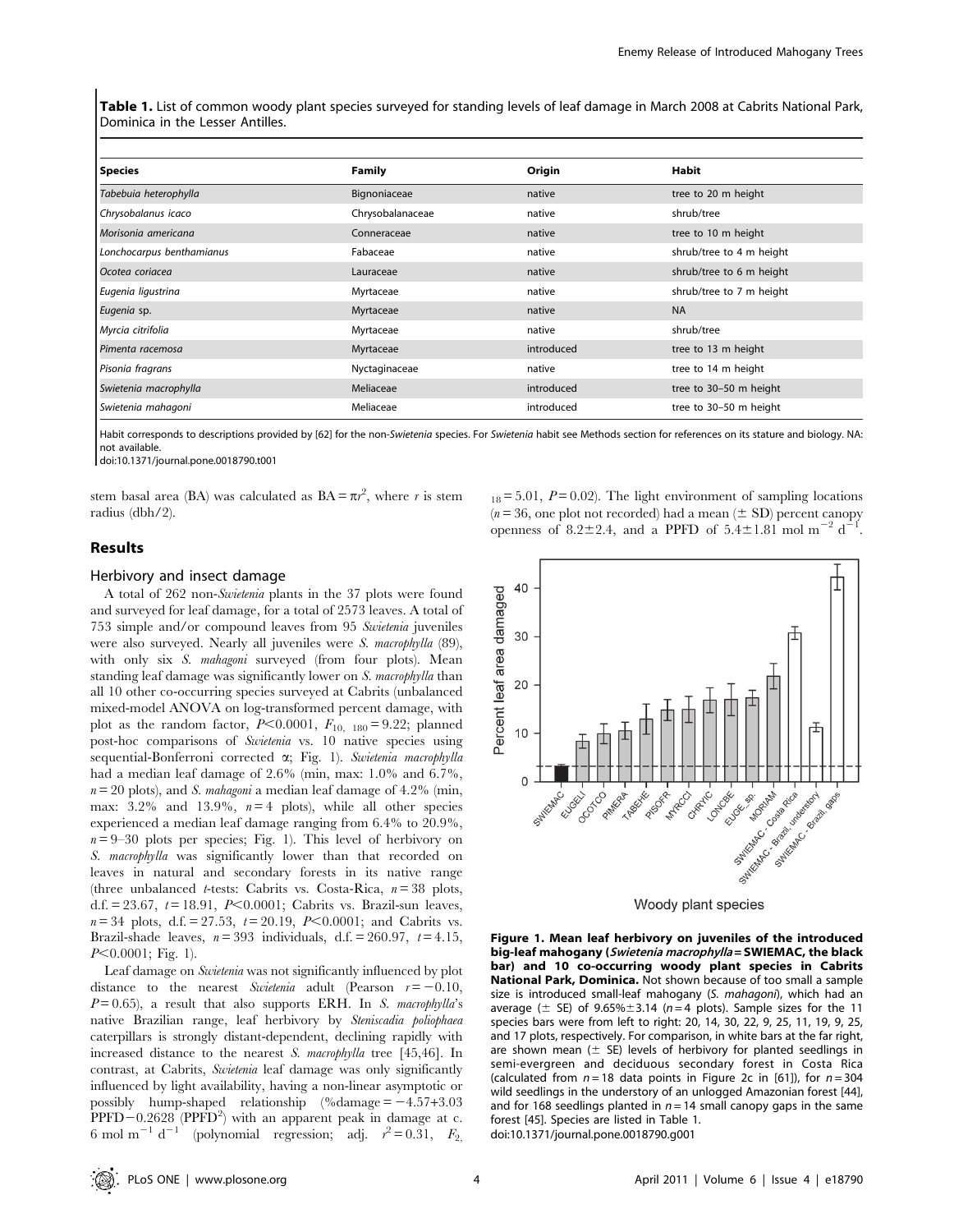Taken together, our evidence suggests that what little herbivory occurs on S. macrophylla at Cabrits is mainly driven by variation in light availability, and not distance to nearest adultsized conspecific.

Only 20 of 190 Swietenia juveniles  $\geq$ 1-cm  $\leq$ 5-cm dbh (10.5%) had 'top-dead' hollowed out stems, and six more stems had other symptoms of stem boring (13.6% attacked at most). Very little forking or lateral branching was observed in saplings, which generally maintained their apical dominance. Hypsipyla grandella shoot-boring reduces S. macrophylla growth rates and densities in plantations in its native range [18–20,42,43,49]. Due to infrequent shoot-boring we could not test if it was density- and/or distancedependent.

# Swietenia size-class distributions and regeneration in Cabrits

Analysis of the reproductive survey yielded an estimated size threshold for reproduction of 25.1 cm dbh ( $CI_{95} = 21.2$ , 29.0 cm;  $n = 103$  trees of which 22 were reproductive: 17/94 S. macrophylla and 5/9 S. mahagoni) at Cabrits, and this estimate is applied in interpreting further results. In surveys of planted stands 133 mahogany trees  $\geq 20$  cm dbh were found at Cabrits. Of these, 127 were identified as S. macrophylla and 10 as S. mahagoni. Overall, most Swietenia individuals in the planting zones at Cabrits were in the 25–35 cm dbh size class (Fig. 2). But the size-class frequency distributions were not similar across the 5 planted areas (one-way ANOVA,  $F_{4, 136} = 8.44$ ,  $P<0.0001$ ). Among the planting blocks surveyed, block 'J' had significantly larger trees on average  $(\pm \text{ SE})$ at  $40.6 \pm 3.6$  cm ( $n = 12$ ), than the other four planted areas (Tukeys HSD post-hoc test,  $P<0.05$ ), and probably were among the very first trees planted at Cabrits. Moreover, the largest 'J' tree found (58.5 cm dbh) was twice the diameter of the smallest 'J' tree  $(25.4 \text{ cm})$ . The mean sizes of *Swietenia* for the planting blocks 'A' and 'B' and patches 'T' and 'Z' (means: 27.1–29.2 cm dbh;  $n = 28$ , 49, 30 and 18, respectively, with four additional trees 18.8– 19.8 cm dbh included) were not statistically different (Tukey HSD post-hoc test, P values. $> 0.5$ ). However, in all areas but the 'Z' patch a few large adults could be found ( $>40$  cm dbh,  $n = 7$ ).

A group of likely 1<sup>st</sup> generation ('X') trees ( $n=4$ ) was found south of the 'Z' patch (see Appendix S1; 22.6, 28.4, 29.9 and 30.5 cm dbh). Although these stems exceeded the critical reproductive size threshold, two of the four clearly lacked the distinctive brown sheath barking of mature trees and instead had the grayish, smooth bark with vertical striations characteristic of fast-growing non-reproductive individuals (personal observations).

In addition to a reproductively viable plantation cohort, we also found evidence for successful establishment of a second-generation understory and mid story Swietenia cohort. Of the 286 Swietenia stems  $\geq 1$  cm dbh found in 37 plots, 271 (c. 95%) were nonreproductive juveniles  $\leq$ 20 cm dbh in size, of which nearly all were S. macrophylla (255, or c. 94%) whose abundance peaked in the 1–5 dbh size class (Fig. 2). Stem densities of juvenile Swietenia at Cabrits were extremely high, ranging from 15 to 64 per 5-mradius plot, or c.  $0.2$  to  $0.8$  individuals  $m^{-2}$ . This result is consistent with ERH, as one would never find such a high density of Swietenia saplings within the seed shadow of parents in forests in its native range (e.g., 0.0174 seedlings  $m^{-2}$ , 0.0004  $m^{-2}$  stems 2.5–10 cm dbh, in Bolivia [37]; 0.0–0.0093 m<sup>-2</sup> stems 1– 10 cm dbh in Pará, Brazil [50]).

As expected, juvenile Swietenia densities declined with distance from the nearest potential source tree (defined as  $\geq 20$  cm dbh) following a sigmoidal function (Fig. 3), but were not significantly associated with either percent canopy openness or PPFD (linear regression,  $P = 0.48$  and quadratic regression  $P = 0.19$ , respective-



Tree stem diameter class (cm)

Figure 2. Histogram showing the size-class distribution of introduced mahogany (Swietenia) in Cabrits National Park, **Dominica.** Trees  $\geq$ 20 cm dbh were sampled in planting zones (n = 137 trees: 127 S. macrophylla+10 S. mahagoni) and stems  $\geq$ 1 cm dbh  $(n = 285)$  were sampled in a network of small 37 circular plots (see Appendix S1). In the latter, 15 stems  $>$  20 cm dbh were also found most of which were from plots in the planting zones (Appendix S1). To standardize sampling effort, derived counts for each sampling scheme are expressed here on a per hectare basis. The black bars indicate sizeclasses or portions thereof that most likely originated through planting efforts in 1960's to early 1970's, whereas gray bars indicate natural regeneration inferred from the pattern of planting. The latter includes four trees in the 15–25 cm dbh class found in plots outside planting zones, as well as four 'X' trees (22.6, 28.4, 29.9 and 30.5 cm dbh) found in our general survey of planting zones (see Appendix S1). doi:10.1371/journal.pone.0018790.g002

ly,  $n = 37$  plots). This highlights the importance of seed limitation in restricting the extent of mahogany's recruitment outside of planting areas [7,13,15].

#### Native displacement by Swietenia

A weak negative correlation was found between Swietenia and native species BA ( $r = -0.392$ ; Spearman rank test,  $P = 0.0787$ ,  $n = 21$ ; Fig. 4a). With a statistical outlier removed, (see arrow, Cook's  $D = 3.0 - 3.5$ ) a linear regression was marginally significant  $(F_{1,18} = 5.33, P = 0.033, r^2 = 0.23)$ , but stronger when native species BA was log transformed to properly satisfy regression assumptions  $(F_{1,18} = 6.65, P = 0.019, r^2 = 0.27$ , see Fig. 4a inset).

In contrast to the results for basal area of larger stems, there was a positive relationship between seedling abundance of Swietenia and that of native woody plants (Fig. 4b). Again, linear regression was not possible, but a quadratic fit indicated that in areas with more Swietenia, more native species also occurred (Fig. 4b). When grouped into plots with vs. those without Swietenia  $\geq 1$ -cm dbh present ( $n = 10$  vs. 16 plots, respectively), on average twice as many native species  $(7.4 \pm 0.93 \text{ SE})$  grew where Swietenia also did than where it was absent  $(3.0\pm0.52; t$ -test assuming unequal variances,  $t= 4.2$ , d.f. = 14,  $P = 0.001$ .

### Discussion

## Enemy release hypothesis

Our results agree with key predictions of the enemy release hypothesis (ERH), and are also supported by a lack of distancedependent herbivory, suggesting that generalist herbivores are responsible for the negligible leaf damage to S. macrophylla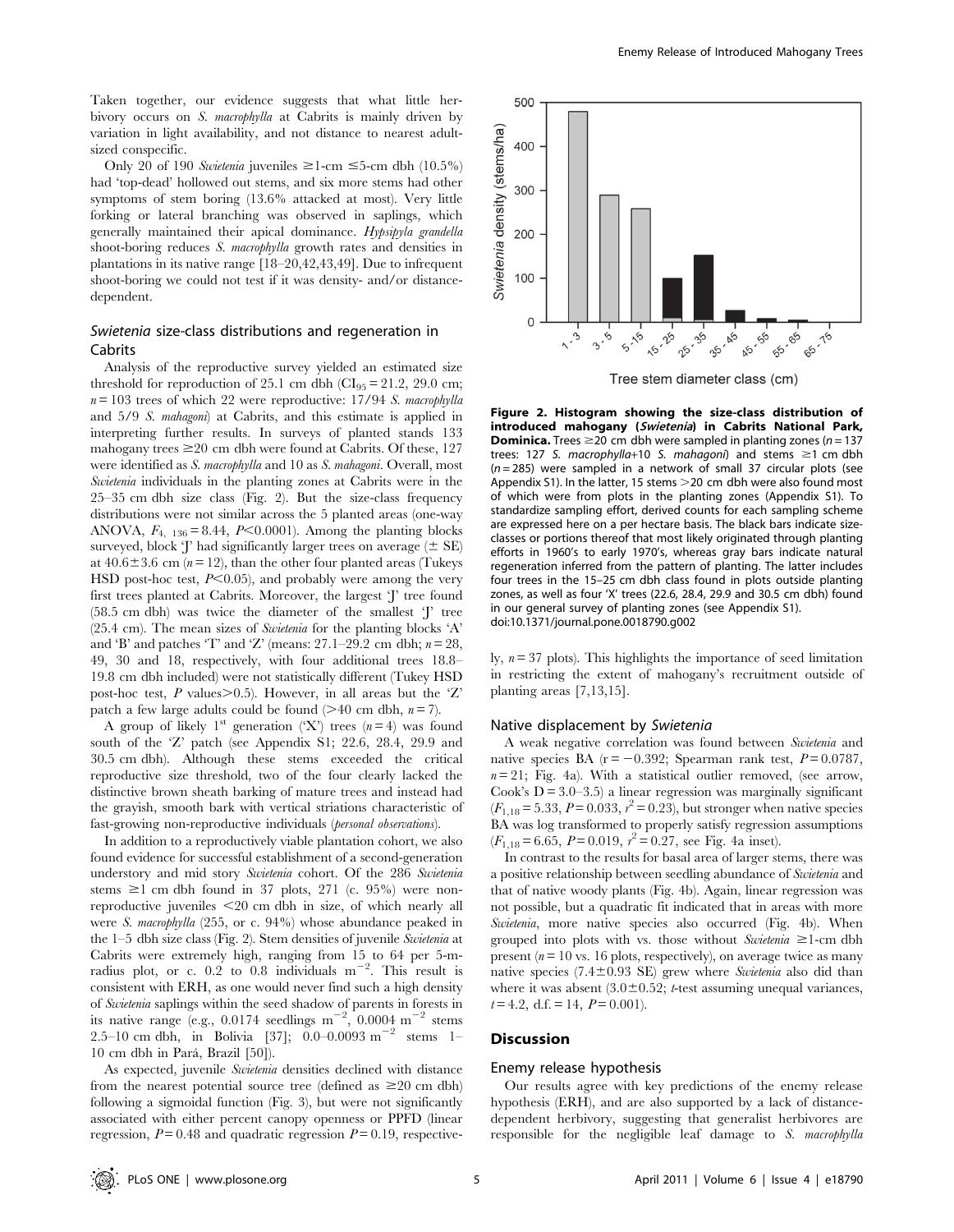

Figure 3. The relationship between density of introduced mahogany (Swietenia) juveniles in sampled plots ( $n = 37$ ) and distance to the nearest potential parent source  $(\geq 20 \text{ cm dbh})$ in Cabrits National Park, Dominica. Note that the original counts per 78.5  $m^2$  plot are expressed on a per  $m^2$  basis, and both axes are shown on a log-log scale. To show those plots with zero counts of mahogany stems (white symbols) we assigned them the same arbitrary value. The number of juveniles, including stems  $\leq$ 1-cm dbh but  $>$ 30cm tall, totaled 305, and were made up almost entirely of Swietenia macrophylla (c. 97%) with very few S. mahagoni (10 juveniles). There was a significant, sigmoidal relationship between log (density +1) and the log (distance) transformed variables (non-linear regression,  $F_{2, 34}$  = 22.6,  $P < 0.0001$ , adj.  $r^2 = 0.55$ , equation:  $y = 1.41/(1 + \exp[(-x + 1.18))$ 0.263]}.

doi:10.1371/journal.pone.0018790.g003

observed at Cabrits. Swietenia shows high rates of natural regeneration at the site, with second-generation individuals approaching reproductive maturity. However, the evidence for negative effects on native tree diversity is ambiguous, with a weak negative correlation between Swietenia basal area and local species basal area of native taxa at larger size classes, but a positive relationship between Swietenia seedling density and local species richness of native seedlings.

Documentation of relaxed enemy pressure and an attendant increase in Swietenia performance, relative to abundant native cooccurring woody species, is both unusual and novel. The only comparable field study of ERH for tropical forest trees found that percent leaf damage was not associated with invasive spread of introduced species from a botanical garden in Tanzanian humid forest [15]. In his review of case studies, Nair [18] concluded that S. macrophylla suffers equal if not greater damage in introduced monoculture plantations outside its native range than within it (p. 142). In native forests, however, S. macrophylla is less vulnerable to H. grandella attacks than in plantation settings, probably due to higher densities of predatory and parasitoid wasps, lower conspecific stem densities, greater shading, and more foliage interference with host searches  $[18,21,42,43,50]$ . The low incidences of shoot-boring, and a complete lack of H. grandella visual confirmations at Cabrits, suggest the absence or near-absence of this specialized predator. In line plantings of S. macrophylla in the Peruvian Amazon, H. grandella attacks ranged from 12% to 81% of stems [43] and in southeastern Amazon forest, they ranged from 1.9% to 35.9%, but increased with size of the canopy gap opening made [21]. In Mexican plantations with comparable stem densities to Cabrits, the mean proportion of attacked individuals ranged from 10% to 74%  $(median = 49\%)$  [49].



Figure 4. Relationships between native woody plant abundance and diversity to the abundance of introduced mahogany (Swietenia) in Cabrits National Park, Dominica. Basal area is expressed on a per ha basis (a), and native plant diversity as a function of mahogany abundance is for stems  $\leq$ 50 cm tall (b) in respectively  $n = 26$  and 21 plots (respectively) at Cabrits National Park, Dominica. In (a) the arrow points to an unusual statistical outlier in the data set, and the dashed lined indicates a hypothesized upper boundary to native species recruitment as mahogany's local dominance increases. All plots were each 78.5  $m^2$  and surveyed in May 2010. The inset in (a) shows a negative relationship between the log-transformed basal area of native species and that of mahogany (with the outlier omitted). In  $(b)$ , although seven data points are visible, in fact there are 16 out of 26 plots with zero ('0') mahogany seedlings present because of duplicity in y-values.

doi:10.1371/journal.pone.0018790.g004

In a broader context, aspects of the ERH have been tested more frequently in temperate zones on trees and smaller-sized plants. For example, generalist enemies had a greater impact on introduced spruce (Picea spp.) than natives in the introduced range (France), contrary to ERH (ref. [28] in [2] review paper). More recently, in support of ERH, leaf herbivory on Norway maple (Acer platanoides) was greater in North America than in its native European range (1.6% vs. 7.4%, respectively) [51]. A review of studies that compared herbivore load and/or damage in both native and introduced ranges found support for ERH in 5 of 7 cases [4], but among these, only DeWalt et al. [14] quantified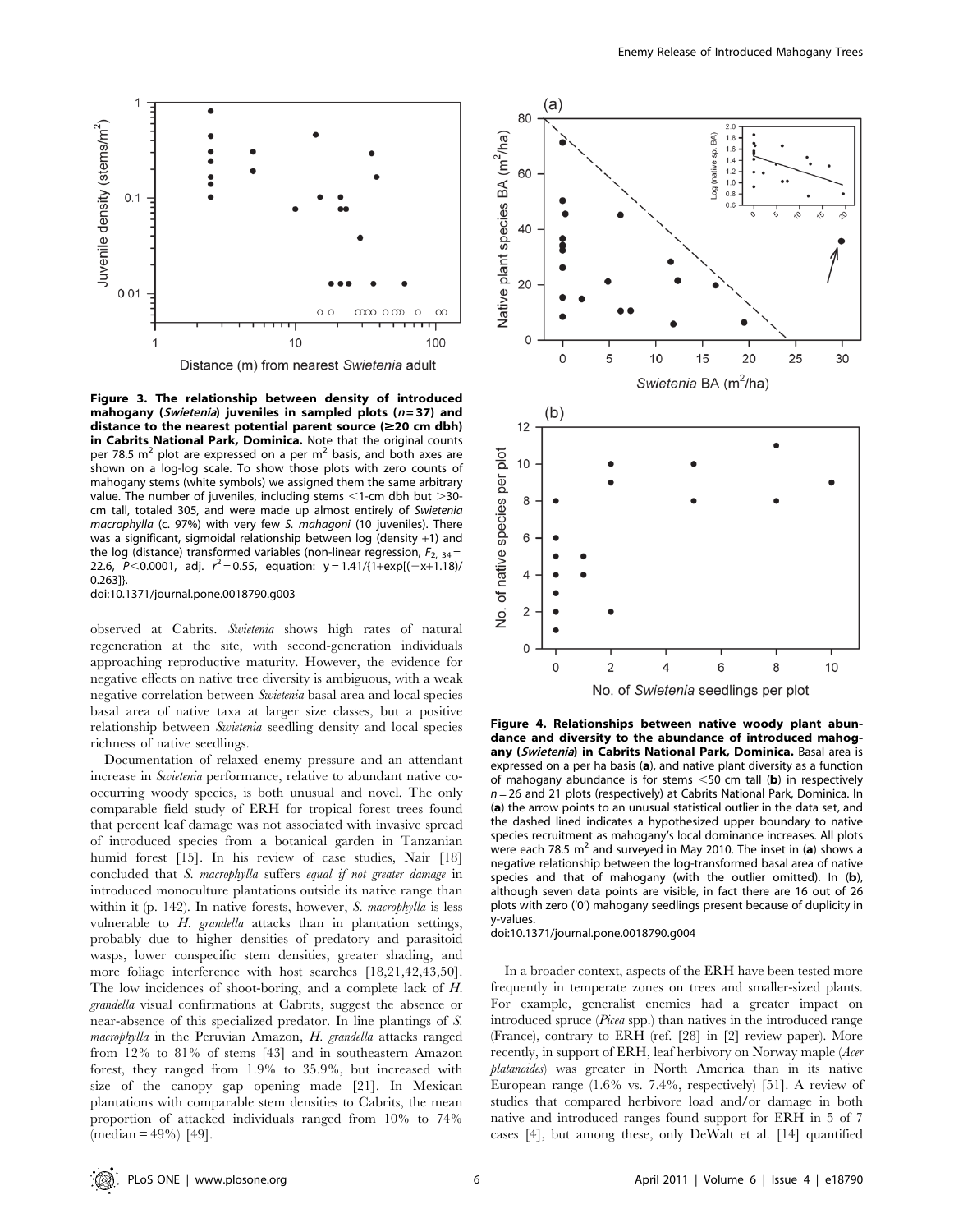percent leaf area missing. By contrast, community level comparisons of congeners in the introduced range have yielded only equivocal support for ERH [4,5]. In particular, one large common garden experiment in Ontario using 15 pairs of old-field plant species found that introduced species had slightly more leaf damage than natives, not less as predicted by ERH (7.5% vs. 5.3%, on average) [52]. An earlier review similarly found conflicting results between biogeographical and community studies of enemy release [3]; perhaps, in part, because no study reviewed was conducted on the same host plant at both scales (as done here). In fact there are almost no manipulative studies that examine population dynamics in the context of ERH. Ours is among a very few (in any system) to not only have examined impacts both in the native and introduced range, but also at the community level.

Although using both a community and biogeographical approach strengthened inference from our observational evidence, it provided only conditional support for ERH. For example, our static sampling of leaf damage, while a good proxy for chronic herbivory, precludes any potentially important insect herbivore outbreaks. Unlike using rates of herbivory, it also missed any leaves consumed entirely by herbivores or abscised prematurely from severe damage; however, surveyed Swietenia leaf nodes lacking leaves were extremely rare. Finally, in our surveys, we overlooked any native plants possibly excluded by herbivory, and thus risked underestimating levels of damage to natives. A stronger way to show that this mechanism of natural enemy release was operating at Cabrits would have been via experimentation in the field; for example, by adding seedlings of both Swietenia and natives, and manipulating their exposure to herbivores by physical or chemical means to assess their impact on vital rates (plant growth and survival) [2–5]. An excellent example of such an approach is the study of the introduced Chinese tallow tree (Sapium sebiferum) in Texas which found support for ERH [53]. Further, replicating such an experiment in Swietenia's native range would strengthen any inferences [2–5], as done by DeWalt et al. [14] for the invasive neotropical shrub Clidemia hirta (only) which had five times more leaf damage in its native than introduced range (Costa Rica and Hawaii, respectively). An extreme manipulation would introduce the natural enemy from the native range into multiple populations within the introduced range, and observe plant population responses (i.e., biocontrol, but see [2]). While in general desirable, experiments are not always feasible. In our case, several reasons for why are (1) Our research was within a protected area where insecticides are forbidden, as was mesh netting on aesthetic grounds. (2) There are strict (appropriately so) controls on species introductions in Dominica. (3) Observing demographic responses to introductions would require many years for trees.

#### Invasive risk posed by mahogany

Reduced herbivory and elevated Swietenia seedling densities did not diminish native species diversity at the seedling stage (Fig. 4b), although at later life stages  $(\geq 1$ -cm dbh) Swietenia likely continued to escape herbivory and might have begun to displace native vegetation (Fig. 4a). In the absence of experimentation, establishing whether or not native declines in abundance or diversity are caused by Swietenia proliferations will require vegetation surveys that move beyond static to dynamic patterns. One reason for why we cannot definitively state that Swietenia is invading vis-a`-vis native displacement may be a matter of the spatial and temporal scales at which our study was conducted. Any displacement trend of Swietenia on native vegetation may only be observable at larger spatial scales of analysis, and/or over longer time-periods [9,13,23]. The  $\sim$ 50 years since planting at this site has allowed only one cohort of trees to reproduce. To

speculate, over longer time frames, ERH processes observed at Cabrits may allow Swietenia to spread further if current growing conditions experienced by seedlings are similar to conditions in which trees reached reproductive status. Canopy openness at Cabrits (8.2%) was comparable to closed semi-evergreen forests of S. *macrophylla*'s native range (mean  $\pm$  SD, 6.3% $\pm$ 1.7 and 7.1% $\pm$ 0.51 from [44], [45] respectively); however, a lower canopy height at Cabrits may facilitate more light transmission to Swietenia seedlings and saplings [21] enabling them to persist longer under shaded conditions (e.g., [23]).

Current knowledge of mahogany suggests that in the absence of substantial shoot-boring and herbivory on its leaves, S. macrophylla juveniles should perform optimally in terms of elevated growth and reduced mortality rates [18,21,37,40,44,45], and may thus attain maturity sooner [54]. Indeed, a crucial first step for any organism to become a potential invader in a novel environment is to survive long enough to reach reproductive maturity. Swietenia macrophylla trees in their native range tend to reach reproductive onset at  $\sim$ 20–30 cm dbh [37,38,40]. Augmenting published accounts, we estimated reproductive onset of Swietenia at Cabrits to be 25.1 cm dbh (sensu [48]). At Cabrits many Swietenia trees, including some first-generation recruits, exceed this threshold, and are acting as a seed-source for local establishment and/or future invasion. However, repeated surveys of reproduction, seedling establishment, and tree growth are needed to properly document demographic trends. Investigating other planting areas in Dominica outside of Cabrits is therefore recommended; for this could also serve to test whether natural Swietenia regeneration has occurred beyond 100 m of planted parent trees (Richardson [13]) and, where permissible, to confirm the ERH mechanism using enemy-exclusion experiments. For example, on Dominica S. macrophylla has also been planted in rain forests within the Central Forest Reserve and at Laudat, which more closely resembles Amazonian seasonal rain forest in its southern native range.

#### Conservation and management implications

It is vital from a park management perspective to know whether or not an introduced species will have an ecological and/or economic negative impact [1,11,12,27,55] lest limited resources be wasted needlessly for costly eradication that serves little purpose [56,57]. The removal of large, potentially highly fecund trees could offset these costs easily if the wood can be sold, and funds earmarked for park management and conservation purposes. Nevertheless, future Swietenia recruitment might not imperil protected native flora at Cabrits if additional mechanisms of coexistence are in place [9]. For example, vertical partitioning of the light gradient through the forest canopy (e.g., [58]) may well allow Swietenia to establish yet not fully displace native flora. Conceivably, many shrubs and small trees could survive beneath Swietenia crowns, or under a Swietenia-dominated canopy.

In this respect, the work by A. Lugo on introduced trees in Puerto Rico is particularly instructive. On that island, new forests dominated by naturalized species — namely the African tulip (Spathodea campanulata), White siris (Albizia procera), and Rose apple  $(Syzyzum \text{ jambos})$  — have formed on abandoned agricultural lands and have facilitated the establishment of many native and endemic understory species [9]. Like stands of African tulip, young and old plantations of S. macrophylla and Pinus caribeae also helped restore native biodiversity by providing key ecological functions, in the form of a 'nursery' canopy and litter fall, for re-colonization of less stress-tolerant native plants at human-disturbed sites — understory species richness of natives in a 50 yr old S. macrophylla plantation was close to that found in paired secondary forest of a similar age [59]. Hence, the view that introduced trees are detrimental to local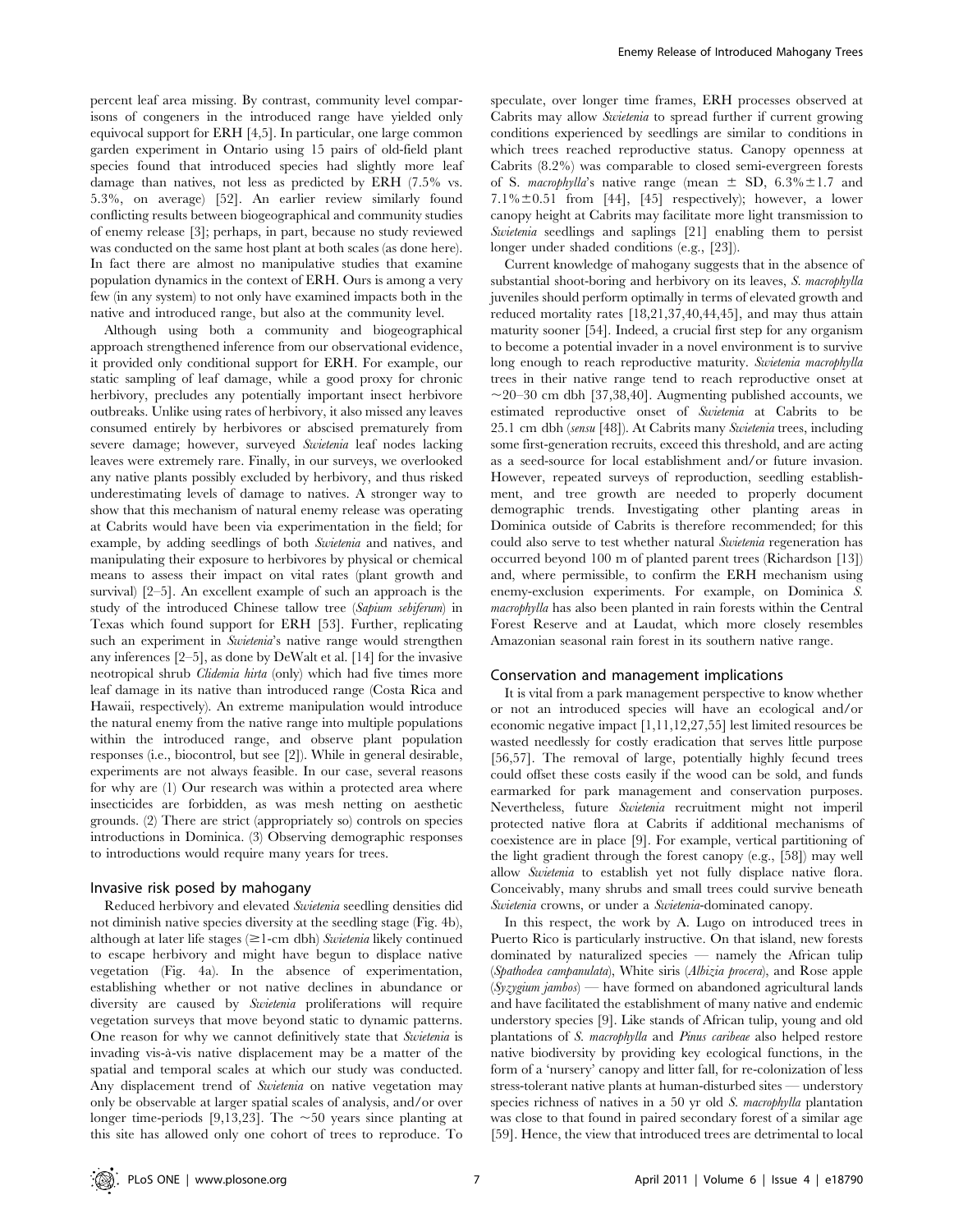flora (and fauna) need not always apply everywhere: indeed, the context of each case is crucial to keep in mind.

### Conclusion

On the island of Dominica, at Cabrits S. macrophylla has naturalized and escaped its specialist moth herbivores, and, consistent with the ERH, the results together suggest that this is a major factor in its rapid spread at the site. In terms of its status as ''invasive'', our study is consistent with results from prior work on planted Swietenia elsewhere in the tropics. For example, Richardson [13] remarked that after 30 years on the Galapagos Islands, introduced S. macrophylla had not yet shown ''signs of invasive spread'', but cautioned that this status might change with time. In our view, the population of S. macrophylla at Cabrits is currently at an intermediate stage of the invasion process [sensu Richardson et al. [60]). Canopy trees have long generation times, and thus may invade habitats slowly relative to other organisms [13] nevertheless, projecting how fast the S. macrophylla population is growing is possible, and recommended, but will require building a formal demographic model (e.g., [61]). Therefore, monitoring Swietenia populations at Cabrits and similar sites is crucial to collect needed dynamics data and to identify future negative impacts on the island's native flora and fauna [56]. This may be particularly prudent in Dominica, where canopy openings from hurricanes

### References

- 1. Elton CS (1958) The ecology of invasions by animals and plants. New York: John Wiley & Sons. 196 p.
- 2. Keane RM, Crawley MJ (2002) Exotic plant invasions and the enemy release hypothesis. Trends Ecol Evol 17: 164–170.
- 3. Colautti RI, Ricciardi A, Grigorovich IA, MacIsaac HJ (2004) Is invasion success explained by the enemy release hypothesis? Ecol Lett 7: 721–733.
- 4. Liu H, Stiling P (2006) Testing the enemy release hypothesis: a review and metaanalysis. Biol Invas 8: 1535–1545.
- 5. Hierro JL, Maron JL, Callaway RM (2005) A biogeographical approach to plant invasions: the importance of studying exotics in their introduced and native range. J Ecol 93: 5–15.
- 6. Baret S, Cournac L, Thébaud C, Edwards P, Strasberg D (2008) Effects of canopy size on recruitment and invasion of Rubus alceifolious in lowland tropical rain forest on Réunion. J Trop Ecol 24: 337–345.
- 7. Edward E, Munishi PKT, Hulme PE (2009) Relative roles of disturbance and propagule pressure on the invasion of humid tropical forest by Cordia alliodora (Boraginaceae) in Tanzania. Biotropica 41: 171–178.
- 8. Kueffer C, Vos P (2004) Case studies on the status of invasive woody plant species in the western Indian Ocean 5. Seychelles. Rome: FAO Working Paper FBS/4-5E. 58 p.
- 9. Lugo AE (2004) The outcome of alien tree invasions in Puerto Rico. Front Ecol Environ 2: 265–273.
- 10. Peters HA (2001) Clidemia hirta invasion at the Pasoh forest reserve: An unexpected plant invasion in an undisturbed tropical forest. Biotropica 33: 60–68.
- 11. Viisteensaari J, Johansson S, Kaarakka V, Luukkanen O (2000) Is the alien tree species Maesopsis eminii Engl. (Rhamnaceae) a threat to tropical forest conservation in the East Usambaras, Tanzania? Environ Conserv 27: 76–81.
- 12. Martin PH, Canham CD, Marks PL (2009) Why forests appear resistant to exotic plant invasions: intentional introductions, stand dynamics, and the role of shade tolerance. Front Ecol Environ 7: 142–149.
- 13. Richardson DM (1998) Forestry trees as invasive aliens. Cons Biol 12: 18–26.
- 14. DeWalt SJ, Denslow JS, Ickes K (2004) Natural-enemy release facilitates habitat expansion of the invasive tropical shrub Clidemia hirta. Ecology 85: 471–483.
- 15. Dawson W, Burlsem FRP, Hulme PE (2009) Herbivory is related to taxonomic isolation, but not to invasiveness of tropical alien plants. Divers Distrib 15: 141–147.
- 16. Coley PD, Barone JA (1996) Herbivory and plant defenses in tropical forests. Annu Rev Ecol Syst 27: 305–335.
- 17. Dyer LA, Singer MS, Lill JT, Stireman JO, Gentry GL, et al. (2007) Hostspecificity of Lepidoptera in temperate and tropical forests. Nature 448: 696–700.
- 18. Nair KSS (2007) Tropical forest insect pests: Ecology, impact and management. Cambridge: Cambridge University Press. 422 p.
- 19. Newton AC, Baker P, Ramnarine S, Mesén JF, Leakey RRB (1993) The mahogany shoot borer: prospects for control. For Ecol Manage 57: 301–328.
- 20. Lamb FB (1966) Mahogany of tropical America: its ecology and management. Ann Arbor: University of Michigan Press. 220 p.

might further promote S. macrophylla regeneration in the absence of top-down control from its specialist caterpillar enemies.

# Supporting Information

Appendix S1 A map showing the location of the study site (Cabrits National Park, Dominica) with a description of the introduced mahogany planting zones and the network of sampling plots.

# (PDF)

# Acknowledgments

We thank the Forestry, Wildlife and Parks Division in the Ministry of Agriculture, Fisheries, and Forestry for research permission to work in Cabrits National Park. We are also grateful to Elvis Stedman and Erica Reid for invaluable assistance in the field, and for helpful comments on the manuscript provided by two anonymous reviewers.

#### Author Contributions

Conceived and designed the experiments: JMN ARM EEM AJ SCT. Performed the experiments: JMN ARM EEM SCT. Analyzed the data: JMN ARM SCT. Contributed reagents/materials/analysis tools: JMN AJ SCT. Wrote the paper: JMN ARM SCT. Editing: EEM AJ.

- 21. Grogan J, Landis RM, Ashton MS, Galvão J (2005) Growth response by big-leaf mahogany (Swietenia macrophylla) advance seedling regeneration to overhead canopy release in southeast Para´, Brazil. Fore Ecol Manage 204: 399–412.
- 22. Makana JR, Thomas SC (2005) Effects of light-gaps and litter removal on seedling performance in six African timber tree species. Biotropica 37: 227–237.
- 23. Thompson J, Lugo AE, Tomlinson J (2007) Land-use history, hurricane disturbance, and the fate of introduced species in a subtropical wet forest in Puerto Rico. Plant Ecol 192: 289–301.
- 24. White L, Gasson P (2008) Mahogany. Kew: Kew Publishing. 112 p.
- 25. Fine PVA (2002) The invasability of tropical forests by exotic plants. J Trop Ecol 18: 687–705.
- 26. Rejmánek M, Richardson DM (1996) What attributes make some plant species more invasive? Ecology 77: 1655–1661.
- 27. Haysom KA, Murphy ST (2003) The status of invasiveness of forest tree species outside their natural habitat: a global review and discussion paper. Rome: FAO Working Paper FBS/3E.
- 28. Rejmánek M (2002) Plant invaders: the threat to natural ecosystems by Q. C. B Cronk & J. L. Fuller. Environ Cons 29: 263–270.
- 29. Whitmore TC (1991) Invasive woody plants in perhumid tropical climates. In: Ramakrishnan PS, ed. Ecology of biological invasions in the tropics. New Delhi: International Scientific Publications. pp 35–40.
- 30. Weber E (2003) Invasive plant species of the world. Wallingford: CABI Publishing. 560 p.
- 31. Grogan J, Blundell AG, Landis RM, Youatt A, Gullison RE, et al. (2010) Overharvesting driven by consumer demand leads to population decline: big-leaf mahogany in South America. Cons Lett 3: 12–20.
- 32. Hodge WH (1943) The vegetation of Dominica. Geogr Rev 33: 349–375.
- 33. Malhotra A, Thorpe RS, Hypolite E, James A (2007) A report on the status of herpetofauna of the Commonwealth of Dominica, West Indies. Appl Herpetol 4: 177–194.
- 34. Zahibo N, Pelinovsky E, Talipova T, Rabinovich A, Kurkin A, et al. (2007) Statistical analysis of cyclone hazard for Guadeloupe, Lesser Antilles. Atmos Res 84: 13–29.
- 35. Harrison LC (1935) Dominica: a wet tropical human habitat. Econ Geogr 11: 62–76.
- 36. Kometter RF, Martinez M, Blundell AG, Gullison RE, Steininger MK, et al. (2004) Impacts of unsustainable mahogany logging in Bolivia and Peru. Ecol Soc 9: 12.
- 37. Gullison RE, Panfil SN, Strouse JJ, Hubbell SP (1996) Ecology and management of mahogany (Swietenia macrophylla King) in the Chimanes Forest, Beni, Bolivia. Bot J Linn Soc 122: 9–34.
- 38. Snook LK, Camara-Cabrales L, Kelty MJ (2005) Six years of fruit production by mahogany trees (Swietenia macrophylla King): patterns of variation and implications for sustainability. For Ecol Manage 206: 221–235.
- 39. Swaine MD, Whitmore TC (1988) On the definition of ecological species groups in tropical rain forests. Vegetatio 75: 81–86.
- 40. Grogan J, Galvão J (2006) Factors limiting post-logging seedling regeneration by big-leaf mahogany (Swietenia macrophylla) in southeastern Amazonia, Brazil, and implications for sustainable management. Biotropica 38: 219–228.